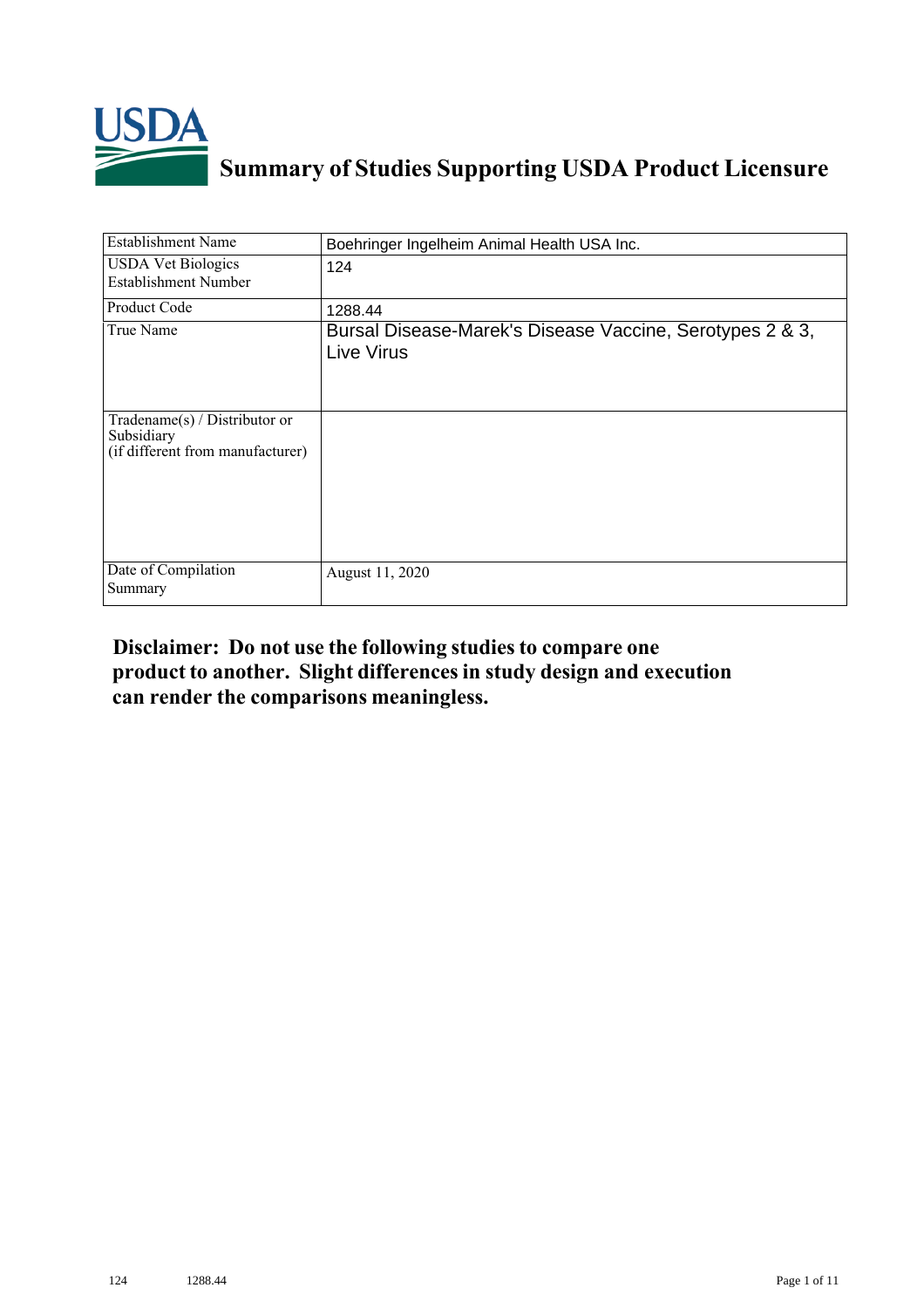| <b>Study Type</b>              | Efficacy                                                                                                                                                                                                                                                                                                                    |
|--------------------------------|-----------------------------------------------------------------------------------------------------------------------------------------------------------------------------------------------------------------------------------------------------------------------------------------------------------------------------|
|                                |                                                                                                                                                                                                                                                                                                                             |
| <b>Pertaining to</b>           | Infectious bursal disease virus, standard                                                                                                                                                                                                                                                                                   |
| <b>Study Purpose</b>           | Demonstrate efficacy against infectious bursal disease virus,                                                                                                                                                                                                                                                               |
|                                | standard                                                                                                                                                                                                                                                                                                                    |
| <b>Product Administration</b>  | In ovo                                                                                                                                                                                                                                                                                                                      |
| <b>Study Animals</b>           | Chicken eggs at 18 days of embryonation                                                                                                                                                                                                                                                                                     |
| <b>Challenge Description</b>   |                                                                                                                                                                                                                                                                                                                             |
| <b>Interval observed after</b> |                                                                                                                                                                                                                                                                                                                             |
| challenge                      |                                                                                                                                                                                                                                                                                                                             |
| <b>Results</b>                 | Study data were evaluated by USDA-APHIS prior to product<br>licensure and met regulatory standards for acceptance at the time of<br>submission. No data are published because this study was submitted<br>to USDA-APHIS prior to January 1, 2007, and APHIS only requires<br>publication of data submitted after that date. |
| <b>USDA Approval Date</b>      | May 23, 1994                                                                                                                                                                                                                                                                                                                |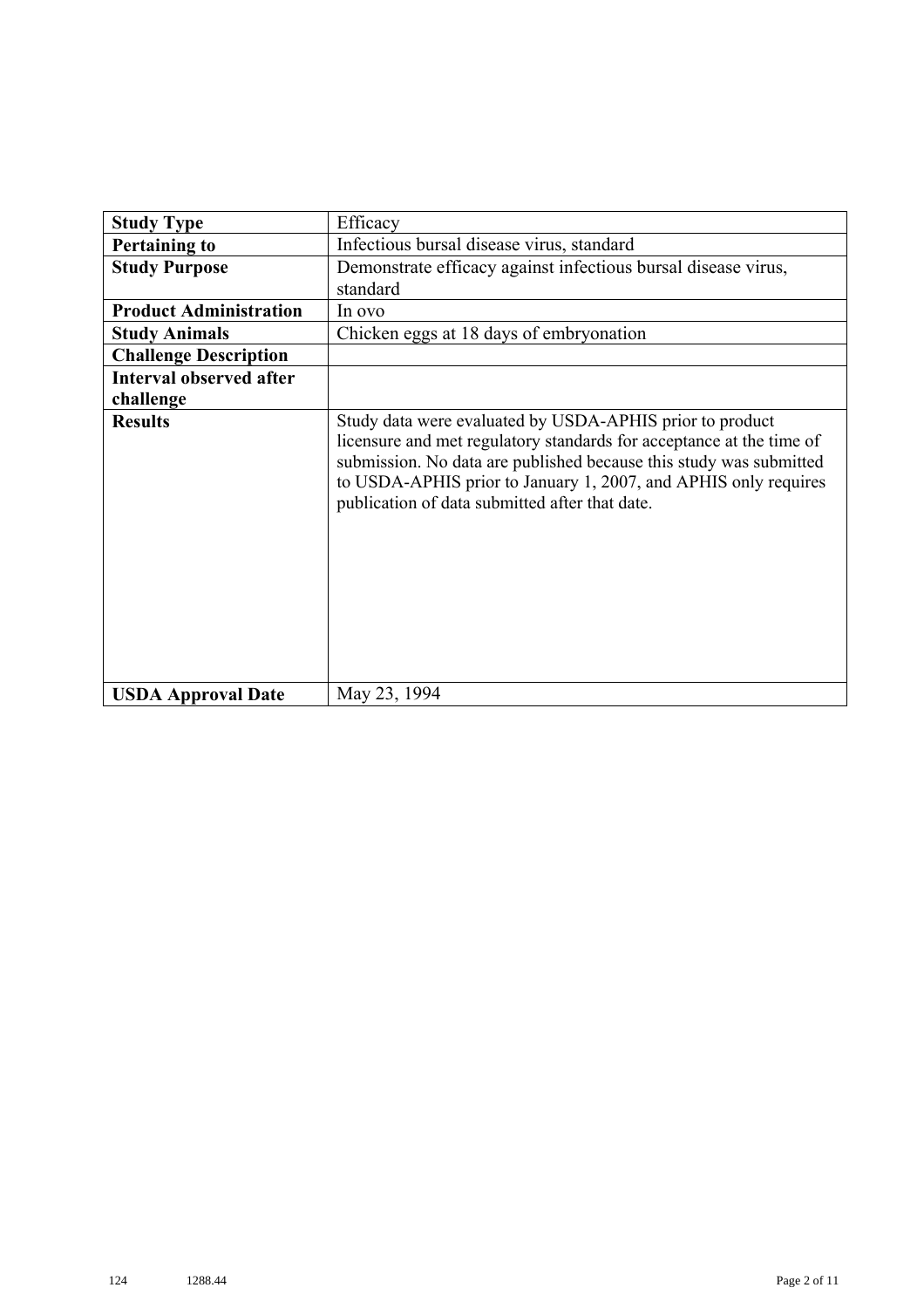| <b>Study Type</b>              | Efficacy                                                                                                                                                                                                                                                                                                                    |
|--------------------------------|-----------------------------------------------------------------------------------------------------------------------------------------------------------------------------------------------------------------------------------------------------------------------------------------------------------------------------|
| <b>Pertaining to</b>           | Infectious bursal disease virus, standard                                                                                                                                                                                                                                                                                   |
| <b>Study Purpose</b>           | Demonstrate efficacy against standard infectious bursal disease                                                                                                                                                                                                                                                             |
|                                | virus                                                                                                                                                                                                                                                                                                                       |
| <b>Product Administration</b>  | Subcutaneously                                                                                                                                                                                                                                                                                                              |
| <b>Study Animals</b>           | Chickens                                                                                                                                                                                                                                                                                                                    |
| <b>Challenge Description</b>   |                                                                                                                                                                                                                                                                                                                             |
| <b>Interval observed after</b> |                                                                                                                                                                                                                                                                                                                             |
| challenge                      |                                                                                                                                                                                                                                                                                                                             |
| <b>Results</b>                 | Study data were evaluated by USDA-APHIS prior to product<br>licensure and met regulatory standards for acceptance at the time of<br>submission. No data are published because this study was submitted<br>to USDA-APHIS prior to January 1, 2007, and APHIS only requires<br>publication of data submitted after that date. |
| <b>USDA Approval Date</b>      | May 5, 1982                                                                                                                                                                                                                                                                                                                 |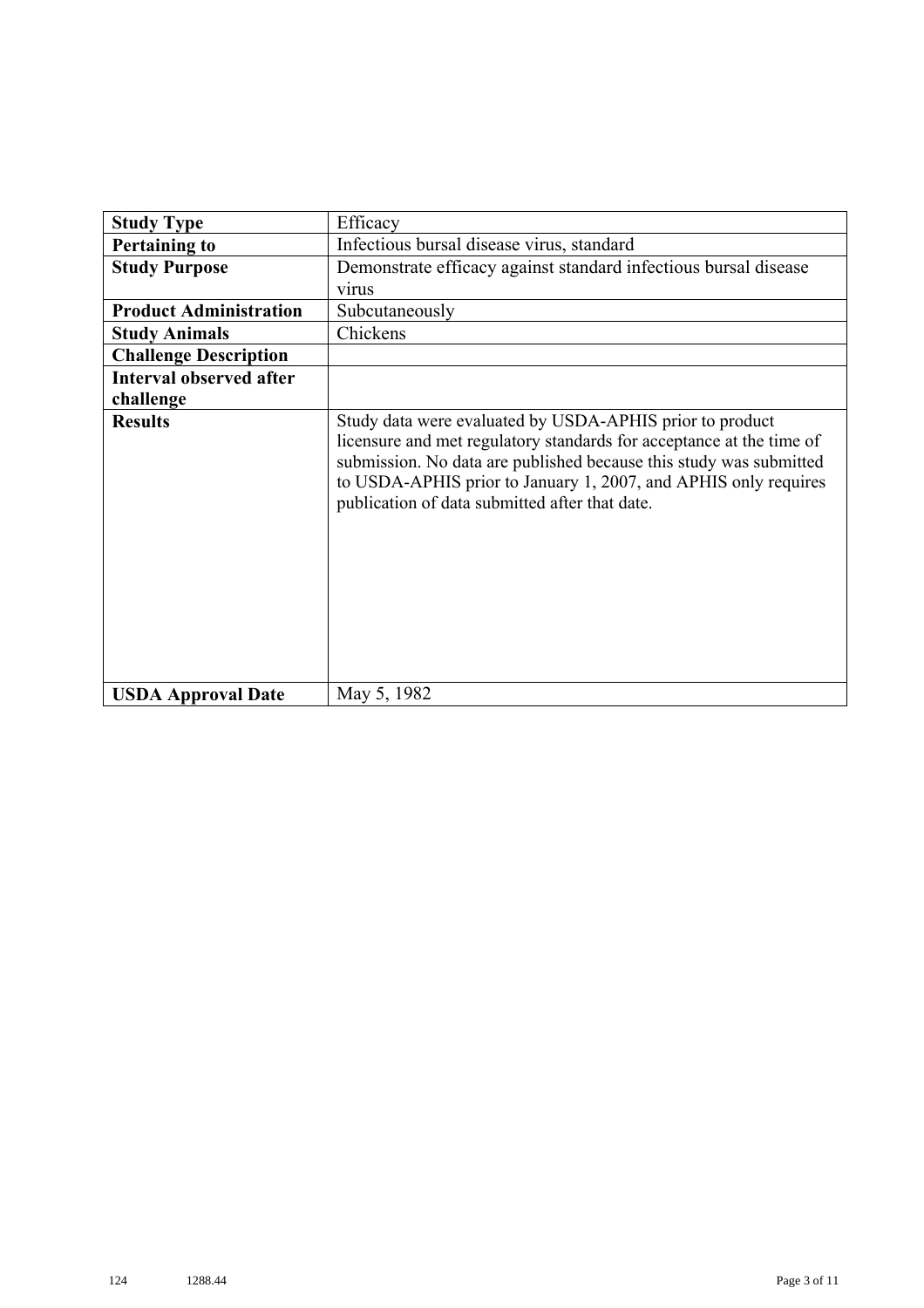| <b>Study Type</b>              | Efficacy                                                                                                                                                                                                                                                                                                                    |
|--------------------------------|-----------------------------------------------------------------------------------------------------------------------------------------------------------------------------------------------------------------------------------------------------------------------------------------------------------------------------|
| <b>Pertaining to</b>           | Marek's Disease Virus                                                                                                                                                                                                                                                                                                       |
| <b>Study Purpose</b>           | Efficacy against Marek's Disease                                                                                                                                                                                                                                                                                            |
| <b>Product Administration</b>  | In ovo at 18-19 days of embryonation                                                                                                                                                                                                                                                                                        |
| <b>Study Animals</b>           | Chickens                                                                                                                                                                                                                                                                                                                    |
| <b>Challenge Description</b>   | Marek's Disease Virus RB1B                                                                                                                                                                                                                                                                                                  |
| <b>Interval observed after</b> |                                                                                                                                                                                                                                                                                                                             |
| challenge                      |                                                                                                                                                                                                                                                                                                                             |
| <b>Results</b>                 | Study data were evaluated by USDA-APHIS prior to product<br>licensure and met regulatory standards for acceptance at the time of<br>submission. No data are published because this study was submitted<br>to USDA-APHIS prior to January 1, 2007, and APHIS only requires<br>publication of data submitted after that date. |
| <b>USDA Approval Date</b>      | February 15, 2002                                                                                                                                                                                                                                                                                                           |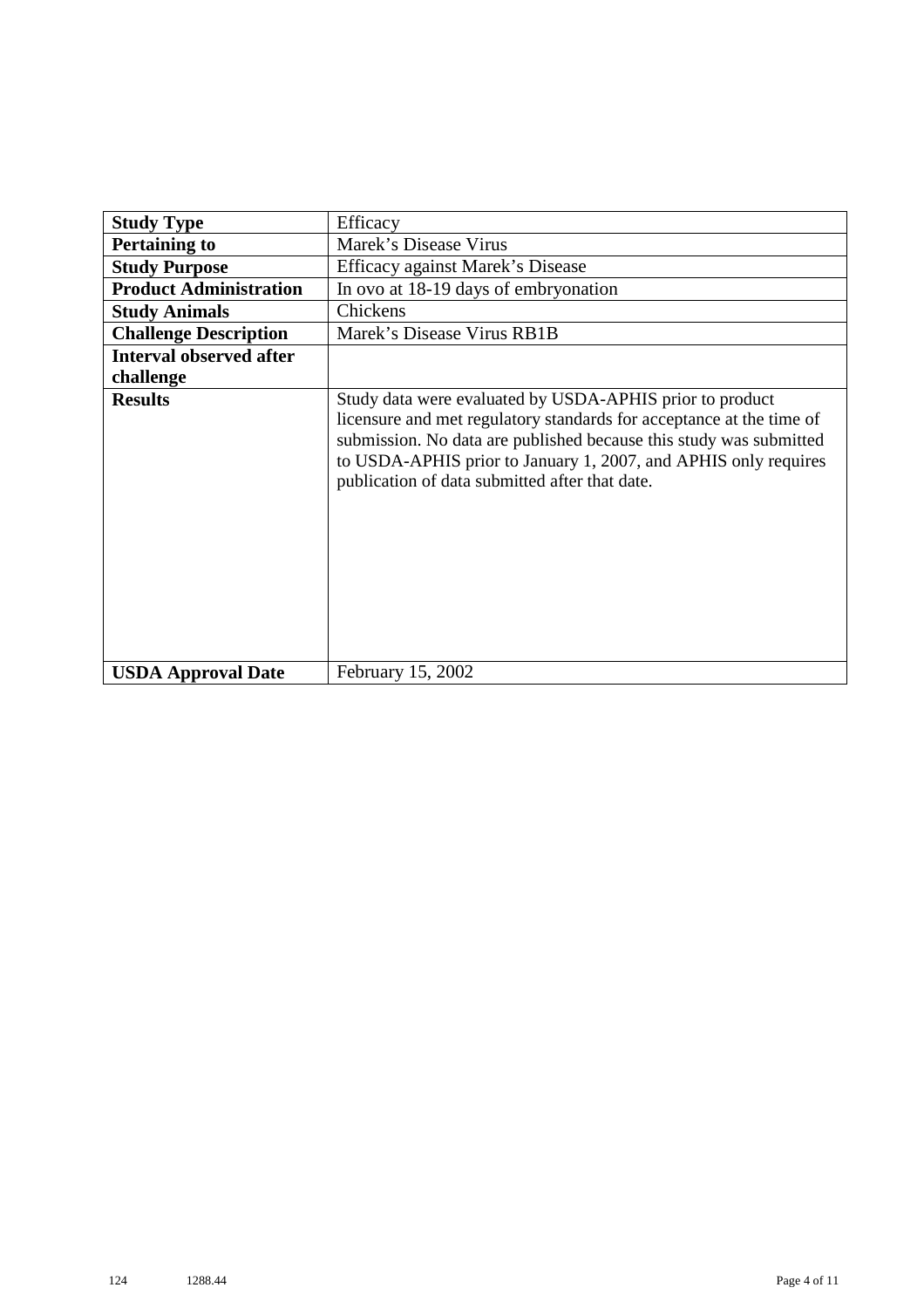| <b>Study Type</b>              | Efficacy                                                                                                                                                                                                                                                                                                                    |
|--------------------------------|-----------------------------------------------------------------------------------------------------------------------------------------------------------------------------------------------------------------------------------------------------------------------------------------------------------------------------|
| <b>Pertaining to</b>           | Marek's Disease Virus                                                                                                                                                                                                                                                                                                       |
| <b>Study Purpose</b>           | Efficacy against Marek's Disease                                                                                                                                                                                                                                                                                            |
| <b>Product Administration</b>  | In ovo at 18-19 days of embryonation                                                                                                                                                                                                                                                                                        |
| <b>Study Animals</b>           | Chickens                                                                                                                                                                                                                                                                                                                    |
| <b>Challenge Description</b>   | Marek's Disease Virus RB1B                                                                                                                                                                                                                                                                                                  |
| <b>Interval observed after</b> |                                                                                                                                                                                                                                                                                                                             |
| challenge                      |                                                                                                                                                                                                                                                                                                                             |
| <b>Results</b>                 | Study data were evaluated by USDA-APHIS prior to product<br>licensure and met regulatory standards for acceptance at the time of<br>submission. No data are published because this study was submitted<br>to USDA-APHIS prior to January 1, 2007, and APHIS only requires<br>publication of data submitted after that date. |
| <b>USDA Approval Date</b>      | October 8, 1993                                                                                                                                                                                                                                                                                                             |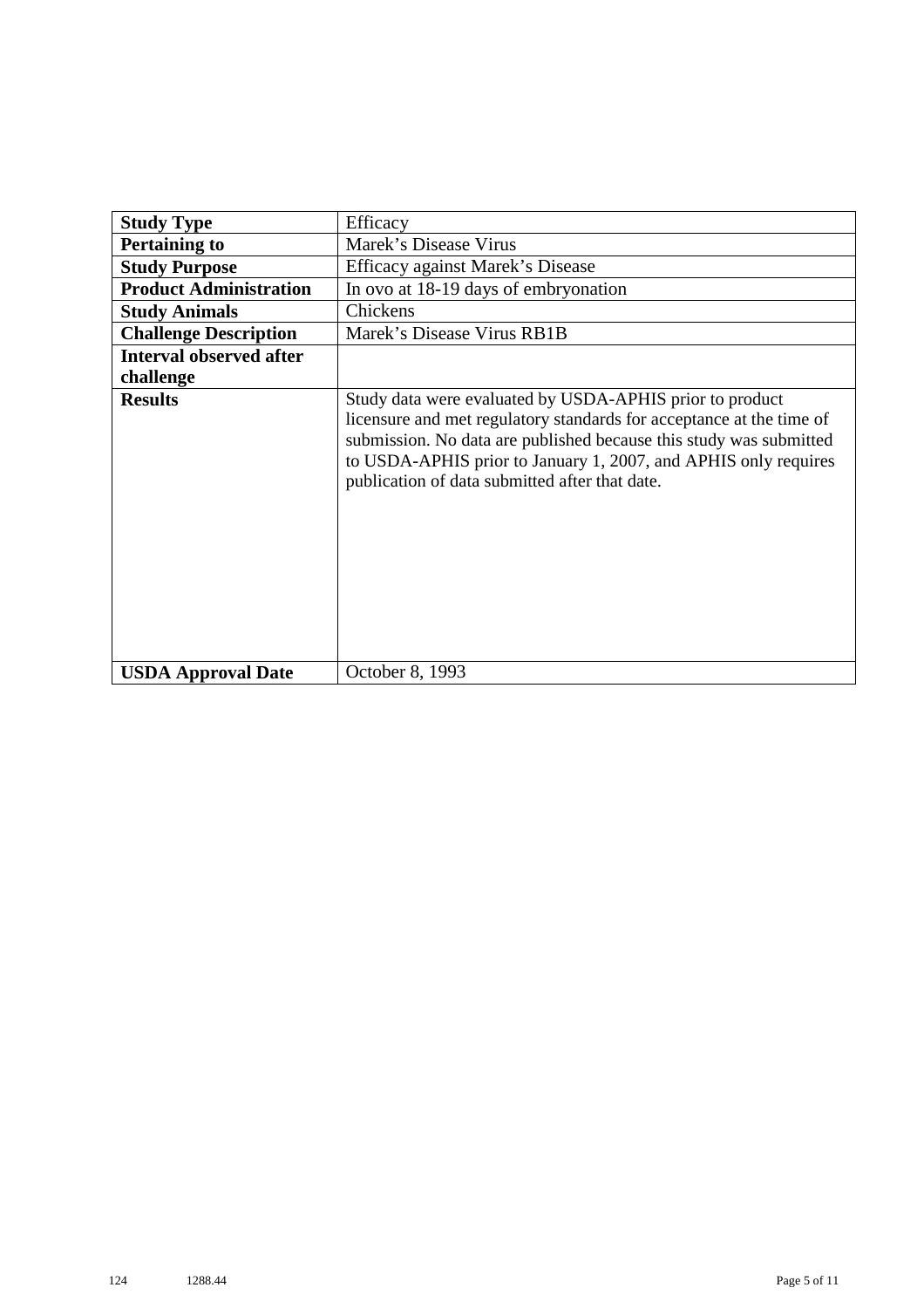| <b>Study Type</b>              | Efficacy                                                                                                                                                                                                                                                                                                                    |
|--------------------------------|-----------------------------------------------------------------------------------------------------------------------------------------------------------------------------------------------------------------------------------------------------------------------------------------------------------------------------|
| <b>Pertaining to</b>           | Marek's disease                                                                                                                                                                                                                                                                                                             |
| <b>Study Purpose</b>           | Demonstrate efficacy against Marek's disease                                                                                                                                                                                                                                                                                |
| <b>Product Administration</b>  | In ovo at 18 days of embryonation                                                                                                                                                                                                                                                                                           |
| <b>Study Animals</b>           | Chickens                                                                                                                                                                                                                                                                                                                    |
| <b>Challenge Description</b>   | Marek's Disease Virus RB1B                                                                                                                                                                                                                                                                                                  |
| <b>Interval observed after</b> |                                                                                                                                                                                                                                                                                                                             |
| challenge                      |                                                                                                                                                                                                                                                                                                                             |
| <b>Results</b>                 | Study data were evaluated by USDA-APHIS prior to product<br>licensure and met regulatory standards for acceptance at the time of<br>submission. No data are published because this study was submitted<br>to USDA-APHIS prior to January 1, 2007, and APHIS only requires<br>publication of data submitted after that date. |
| <b>USDA Approval Date</b>      | May 23, 1994                                                                                                                                                                                                                                                                                                                |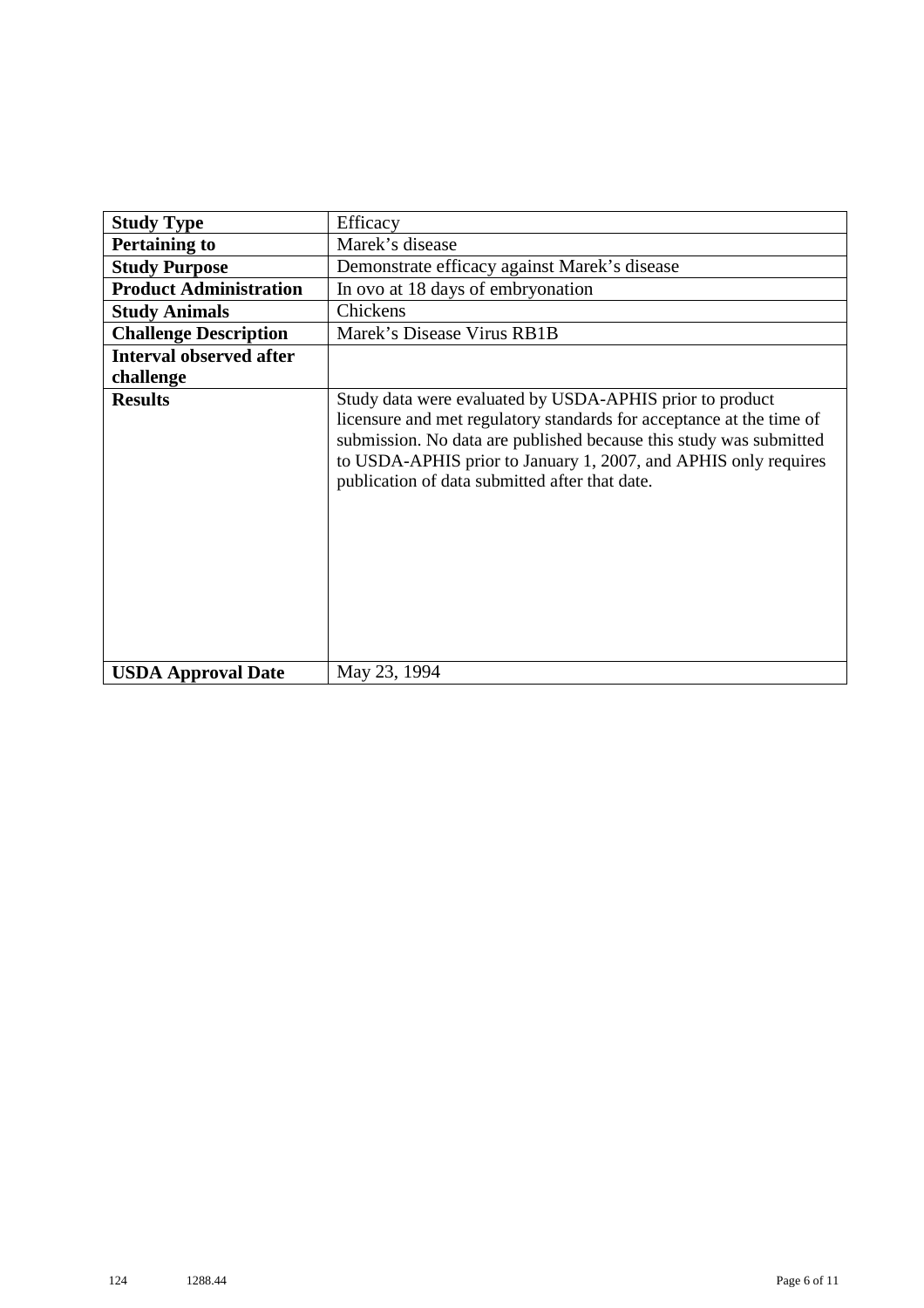| <b>Study Type</b>              | Efficacy                                                                                                                                                                                                                                                                                                                    |
|--------------------------------|-----------------------------------------------------------------------------------------------------------------------------------------------------------------------------------------------------------------------------------------------------------------------------------------------------------------------------|
| <b>Pertaining to</b>           | Marek's Disease Virus                                                                                                                                                                                                                                                                                                       |
| <b>Study Purpose</b>           | Efficacy against Marek's Disease                                                                                                                                                                                                                                                                                            |
| <b>Product Administration</b>  | Subcutaneous at day-of-age                                                                                                                                                                                                                                                                                                  |
| <b>Study Animals</b>           | Chickens                                                                                                                                                                                                                                                                                                                    |
| <b>Challenge Description</b>   | Marek's Disease Virus RB1B                                                                                                                                                                                                                                                                                                  |
| <b>Interval observed after</b> |                                                                                                                                                                                                                                                                                                                             |
| challenge                      |                                                                                                                                                                                                                                                                                                                             |
| <b>Results</b>                 | Study data were evaluated by USDA-APHIS prior to product<br>licensure and met regulatory standards for acceptance at the time of<br>submission. No data are published because this study was submitted<br>to USDA-APHIS prior to January 1, 2007, and APHIS only<br>requires publication of data submitted after that date. |
| <b>USDA Approval Date</b>      | January 26, 1990                                                                                                                                                                                                                                                                                                            |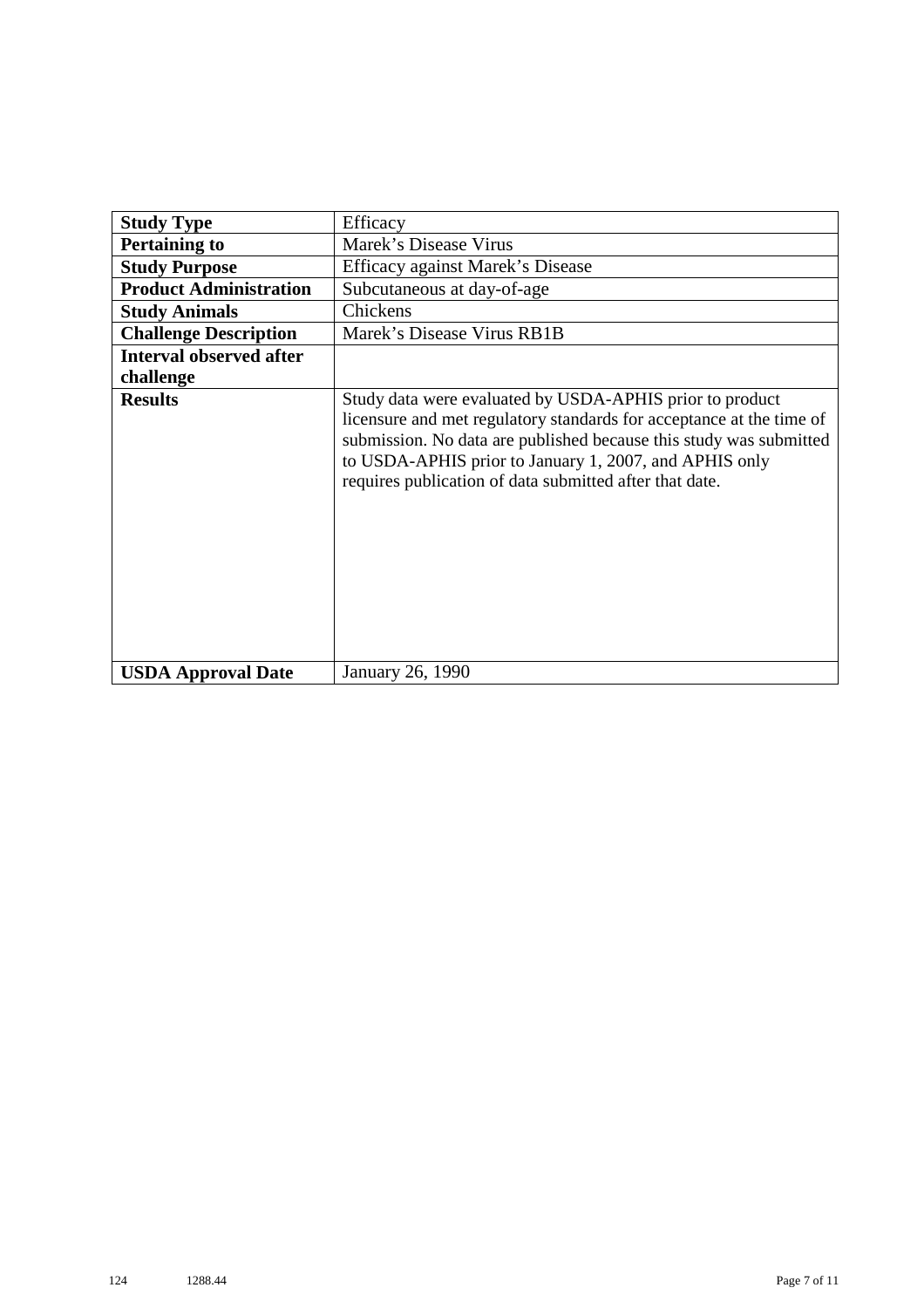| <b>Study Type</b>              | Efficacy                                                                                                                                                                                                                                                                                                                    |
|--------------------------------|-----------------------------------------------------------------------------------------------------------------------------------------------------------------------------------------------------------------------------------------------------------------------------------------------------------------------------|
| <b>Pertaining to</b>           | Marek's Disease Virus                                                                                                                                                                                                                                                                                                       |
| <b>Study Purpose</b>           | Demonstrate efficacy against Marek's Disease                                                                                                                                                                                                                                                                                |
| <b>Product Administration</b>  | Subcutaneously                                                                                                                                                                                                                                                                                                              |
| <b>Study Animals</b>           | Chickens                                                                                                                                                                                                                                                                                                                    |
| <b>Challenge Description</b>   |                                                                                                                                                                                                                                                                                                                             |
| <b>Interval observed after</b> |                                                                                                                                                                                                                                                                                                                             |
| challenge                      |                                                                                                                                                                                                                                                                                                                             |
| <b>Results</b>                 | Study data were evaluated by USDA-APHIS prior to product<br>licensure and met regulatory standards for acceptance at the time of<br>submission. No data are published because this study was submitted<br>to USDA-APHIS prior to January 1, 2007, and APHIS only requires<br>publication of data submitted after that date. |
| <b>USDA Approval Date</b>      | April 25, 1985                                                                                                                                                                                                                                                                                                              |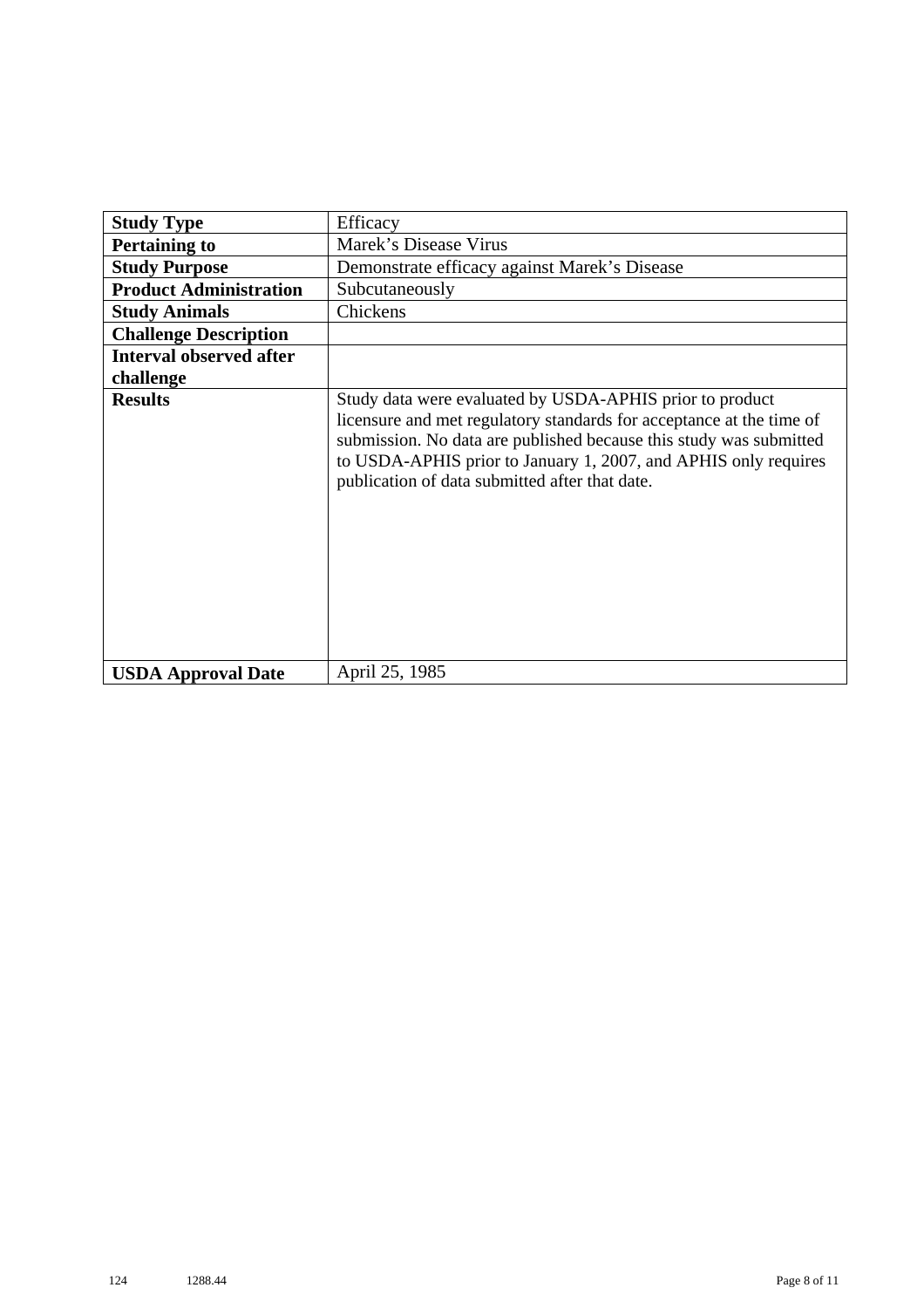| <b>Study Type</b>              | Efficacy                                                                                                                                                                                                                                                                                                                    |
|--------------------------------|-----------------------------------------------------------------------------------------------------------------------------------------------------------------------------------------------------------------------------------------------------------------------------------------------------------------------------|
| <b>Pertaining to</b>           | Marek's Disease                                                                                                                                                                                                                                                                                                             |
| <b>Study Purpose</b>           | Efficacy against Marek's disease                                                                                                                                                                                                                                                                                            |
| <b>Product Administration</b>  | Subcutaneously (SQ)                                                                                                                                                                                                                                                                                                         |
| <b>Study Animals</b>           | Chickens                                                                                                                                                                                                                                                                                                                    |
| <b>Challenge Description</b>   |                                                                                                                                                                                                                                                                                                                             |
| <b>Interval observed after</b> |                                                                                                                                                                                                                                                                                                                             |
| challenge                      |                                                                                                                                                                                                                                                                                                                             |
| <b>Results</b>                 | Study data were evaluated by USDA-APHIS prior to product<br>licensure and met regulatory standards for acceptance at the time of<br>submission. No data are published because this study was submitted<br>to USDA-APHIS prior to January 1, 2007, and APHIS only requires<br>publication of data submitted after that date. |
| <b>USDA Approval Date</b>      | March 14, 1985                                                                                                                                                                                                                                                                                                              |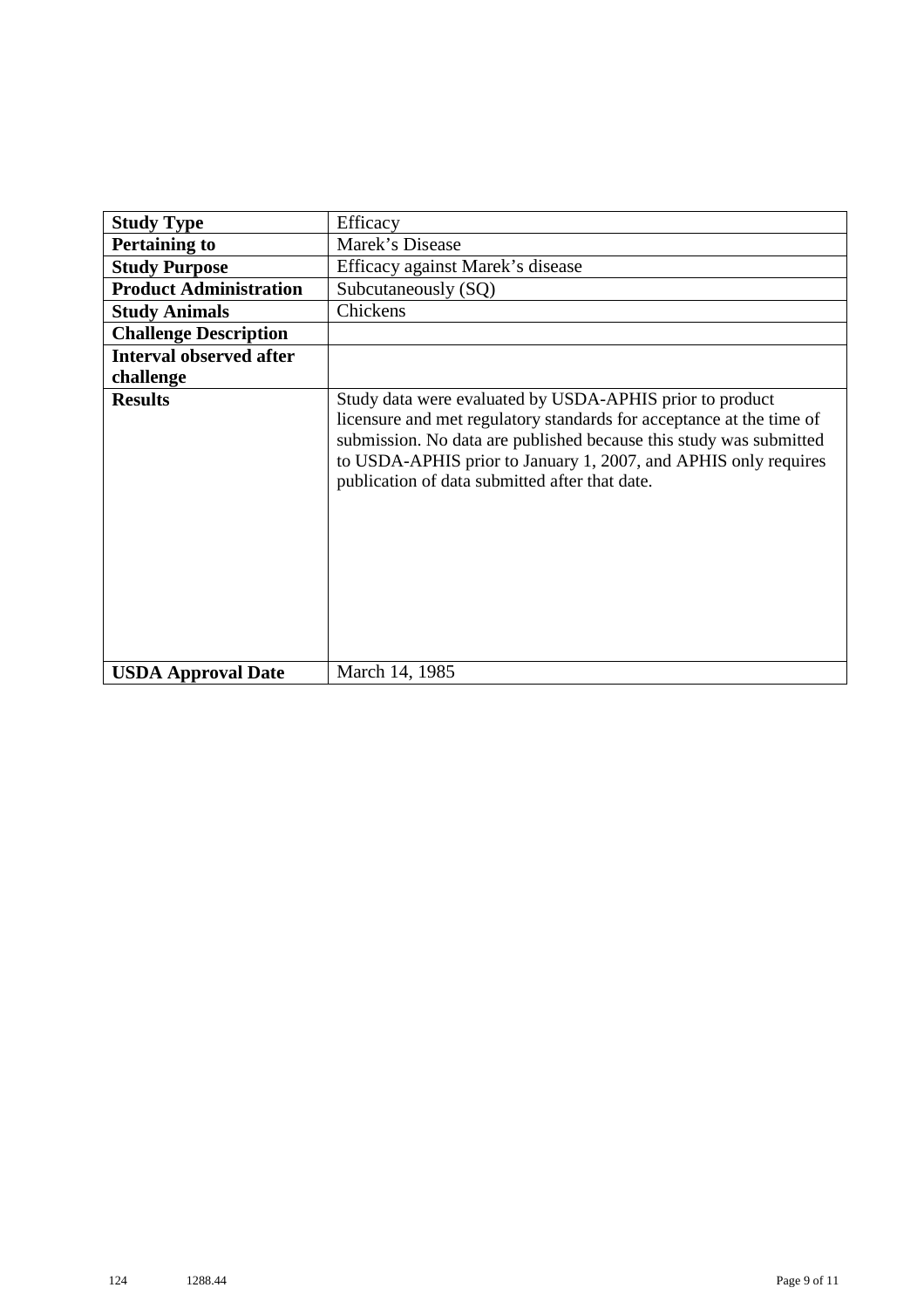| <b>Study Type</b>              | Safety                                                                                                                                                                                                                                                                                                                      |
|--------------------------------|-----------------------------------------------------------------------------------------------------------------------------------------------------------------------------------------------------------------------------------------------------------------------------------------------------------------------------|
| <b>Pertaining to</b>           | <b>ALL</b>                                                                                                                                                                                                                                                                                                                  |
| <b>Study Purpose</b>           | To evaluate safety under field conditions after subcutaneous                                                                                                                                                                                                                                                                |
|                                | administration to one-day-old chickens                                                                                                                                                                                                                                                                                      |
| <b>Product Administration</b>  |                                                                                                                                                                                                                                                                                                                             |
| <b>Study Animals</b>           |                                                                                                                                                                                                                                                                                                                             |
| <b>Challenge Description</b>   |                                                                                                                                                                                                                                                                                                                             |
| <b>Interval observed after</b> |                                                                                                                                                                                                                                                                                                                             |
| challenge                      |                                                                                                                                                                                                                                                                                                                             |
| <b>Results</b>                 | Study data were evaluated by USDA-APHIS prior to product<br>licensure and met regulatory standards for acceptance at the time of<br>submission. No data are published because this study was submitted<br>to USDA-APHIS prior to January 1, 2007, and APHIS only<br>requires publication of data submitted after that date. |
| <b>USDA Approval Date</b>      | April 9, 1985                                                                                                                                                                                                                                                                                                               |